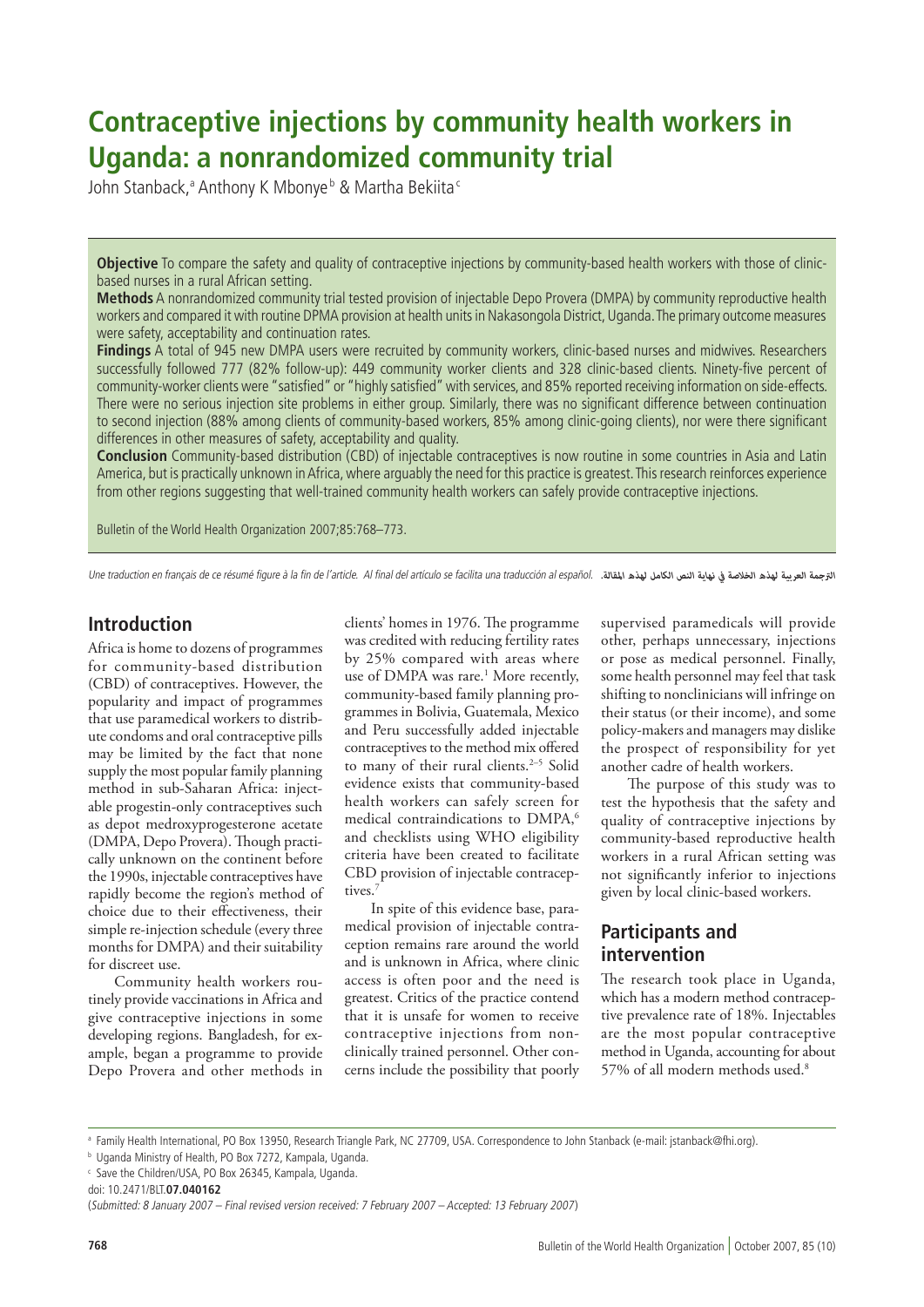Planning for the study began in 2003, after interest was expressed by Uganda's Ministry of Health and Save the Children/USA, a nongovernmental organization that sponsors Uganda's most active CBD programme in its main focus district, Nakasongola. This large rural district two hours north of Kampala has a population of about 140 000 which subsists mainly on agriculture, cattle grazing and fishing. The district's total fertility rate is about 7, while its contraceptive prevalence is estimated at 9%. There are no sterilization services in the district, nor are implants routinely available. Intrauterine devices (IUDs) are available in theory, though in practice they are almost never provided due to provider concerns about STI risks. For most women, oral contraceptive pills and Depo Provera are the only realistic options for family planning, and reviews of clinic records suggest that Depo Provera is by far the preferred method available.

Although Nakasongola's health needs are served by a subdistrict hospital, five health centres and eight health posts, only 6% of the population live within 5 km of a health services unit.9 Save the Children/ USA sponsors health and education efforts throughout the district, including a community based reproductive health and family planning programme that complements existing clinic-based services, particularly for those for whom clinic access is problematic.

About 100 community-based reproductive health workers (CRHWs), half males and half females, work in Nakasongola's 45 parishes with 15 Save the Children field supervisors. Each CRHW is also affiliated with a health centre where (s)he is resupplied with free contraceptive commodities and refers clients for clinic-based methods. CRHWs are not paid a salary, but are "incentivized" by Save the Children with periodic gifts of useful items such as raincoats, rubber boots and backpacks that can facilitate their work. Their services and products are provided free to clients.

Save the Children/USA has always worked closely with district health officials in Nakasongola, so researchers worked closely with local health staff in the planning stages of the project, through the research period, and beyond. To that end, it was decided very early that the principal training

**Research John Stanback et al. Contraceptive injections by community health workers in Uganda**

Fig. 1. **Sample artwork from illustrated training/counselling guide**



intervention would be conducted by Nakasongola's District Health Educator, rather than staff from Save the Children or the research sponsor, Family Health International.

In March 2004, twenty CRHWs in Nakasongola were trained to provide DMPA injections to their communities using single-use autodisable syringes. These workers were active providers of pills and condoms for Save the Children/ USA. The workers were chosen based on their level of activity and productivity in the Save the Children programme, and also on their geographical location within this large district. Sixteen were female, four were male. All were primary school leavers, but only three had completed secondary school.

A first week of classroom training emphasized counselling, health screening, safe injection technique and proper waste disposal. The CRHWs were provided with an illustrated counselling tool for women in their communities (Fig. 1) and were taught to use a checklist developed for paramedical personnel to screen potential DMPA clients for health problems requiring referral. The community health workers then spent two weeks observing and practicing injections in a small hospital and in their local health centres before starting to provide DMPA to women in their home areas. Sharps containers were provided

to all CRHWs, who were instructed to take full containers to their local clinic for proper disposal.

### **Methods**

Shortly after training ended, we began a prospective study to compare the care received by CRHW clients with that received by women getting DMPA injections from the usual source in the district, i.e. nurses and midwives in local health centres. The study protocol was reviewed and approved by the ethical review committees of Uganda's National Council for Science and Technology and Family Health International.

The sample size for the study was based on testing for the noninferiority of services provided by CRHWs as measured by three-month reinjection rates for the clinic-based and CRHW clients. After conversations in the field with key informants and review of the literature describing continuation rates for DMPA in Africa, we assumed a threemonth reinjection proportion of 65% among clinic-based clients. Further, we assumed that no more than a 10% decrease in this proportion (i.e. 55%) in the CHRW clients could be considered as acceptably equivalent. We also assumed 10% loss to follow-up of new clients, a design effect of 2.0 (based on similarly clustered studies), and we made For all CRHWs, who were instructed to<br>take full containers to their local clinic<br>for proper disposal.<br>**Methods**<br>Shortly after training ended, we began<br>a prospective study to compare the care<br>received by CRHW clients with t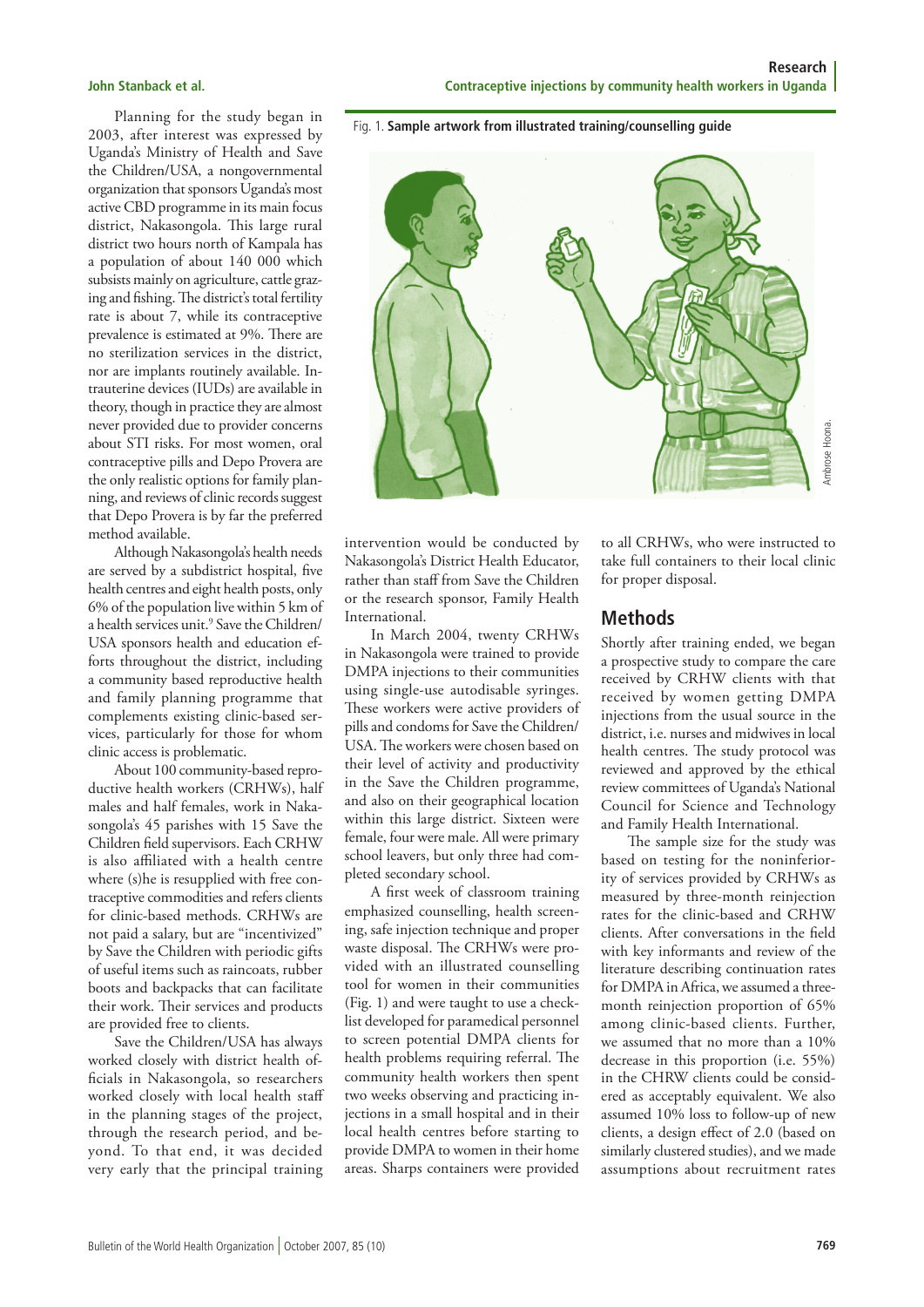#### **Research Contraceptive injections by community health workers in Uganda John Stanback et al. John Stanback et al.**

in each of the 10 clusters (catchment areas). For a one-sided test with an  $\alpha$  of 0.10 and with 80% power to reject the null hypothesis of a reinjection rate less than 55% among CRHW clients, the required sample size was 600 CRHW clients and 320 clinic-based clients.

From March to November 2004, CRHWs recruited 562 clients, and nurses and midwives in 10 health centres recruited 383 clients. In the first short interview, each client gave a verbal informed consent and answered several questions. Thirteen weeks after their first injection, study staff attempted follow-up interviews in the clients' homes or preferred location. Thirteen weeks was chosen because it gave clients a one-week "grace period" to be late for their reinjection appointment, yet still allowed good recall of the care received at the time of the 12 week reinjection. The timing was also advantageous because, without biasing the study results, it allowed clients who might have forgotten their appointment, or who needed slight prompting, to still have a few days to get another injection without having to use a back-up method or prove they weren't pregnant. (Such clients were not counted as continuers since standard practice in Nakasongola at the time of the study was to give late DMPA clients a oneweek grace period beyond the 12 week reinjection schedule.) Three attempts were made to interview each recruited client before she was considered lost to follow-up.

The data collected at thirteen weeks included:

- whether the client had a second injection
- reasons for discontinuation (among abandoners)
- satisfaction
- recall of key counselling messages
- recall of method-related health problems for which medical attention should be sought
- reported injection site morbidities
- reported side-effects.

The data were screened and entered at the Save the Children office in Nakasongola using EpiInfo (v.6) software. The data were cleaned by Family Health International (FHI) researchers in the field and in North Carolina, USA. For the final analyses, FHI researchers used

Table 1. **Background characteristics of clients, by provider type**

|                                 | <b>CRHW clients</b><br>$(n=449^{\circ})$ | <b>Clinic clients</b><br>$(n=328^{\circ})$ |
|---------------------------------|------------------------------------------|--------------------------------------------|
| Age (mean)                      | 28                                       | 26                                         |
| Parity (mean)                   | 4.2                                      | 3.9                                        |
| Age youngest child (mean)       | 1.8                                      | 1.6                                        |
| <b>Marital status</b>           |                                          |                                            |
| Married/monogamous              | 49%                                      | 49%                                        |
| Married/polygamous              | 26%                                      | 31%                                        |
| Cohabitating                    | 4%                                       | 2%                                         |
| Single/never married            | 16%                                      | 9%                                         |
| Divorced/separated/widow        | 2%                                       | 8%                                         |
| Education                       |                                          |                                            |
| None                            | 8%                                       | 16%                                        |
| Primary                         | 70%                                      | 60%                                        |
| Secondary or higher             | 21%                                      | 23%                                        |
| Want another child in future?   |                                          |                                            |
| Yes                             | 68%                                      | 72%                                        |
| <b>No</b>                       | 27%                                      | 16%                                        |
| Don't know/other                | 3%                                       | 11%                                        |
| First-time user of Depo Provera | 86%                                      | 76%                                        |
| Husband supportive (at start)   | 41%                                      | 52%                                        |

CRHW, community-based reproductive health workers.

<sup>a</sup> Maximum n for followed CRHW and clinic clients; some cells have non-response missing values.

both bivariate and multivariate methods to compare various outcomes between the CRHW clients and clinic clients.

## **Results**

Of the 945 clients recruited, 777 clients (82%) were followed up. (Many of the lost-to-follow-up clients were from the catchment area of a particular interviewer who left the study and whose replacement failed to interview his assigned clients.) Table 1 compares the characteristics of CRHW clients with those of clinic-based clients. There were a few differences between the two groups that are likely to be explained by the fact that CRHWs might naturally recruit women with less access to clinic care or who might otherwise be less likely to attend clinics. CRHW clients were less likely to have used Depo Provera previously, and they had spouses who were less supportive of family planning. Nearly all the women had children and most were married.

There was no significant difference in continuation between the two groups; 88% of CRHW clients and 85% of clinic clients received the second injection. Exact logistic regression controlling for clustering of responses within

provider catchment areas confirmed no difference in the odds of CRHW clients continuing use compared to clinic-based clients (odds ratio,  $OR = 1.2$ ; 95% confidence interval:  $CI = 0.8-1.9$ ). Given the nonrandomized design of the study, we also tested other regression models controlling for covariates such as age, parity, education, husband's supportiveness and desire for more children, none of which showed significant differences in continuation between the two groups of clients.

Among the CRHW clients, 56% received their first injection in the home of their CRHW, 35% received the injection in their own home, 5% went to the clinic and 4% received their injection in another location (some CRHWs reported meeting with clients in the home of mutual friends or in the bush). When noncontinuers in both groups were asked why they did not receive a second injection, it was notable that clinic clients were nearly twice as likely as CRHW clients to report dissatisfaction with the method (40% versus 22%) and 10 times as likely to report that they had forgotten to continue (20% versus 2%).

We also assessed several measures of acceptability and service quality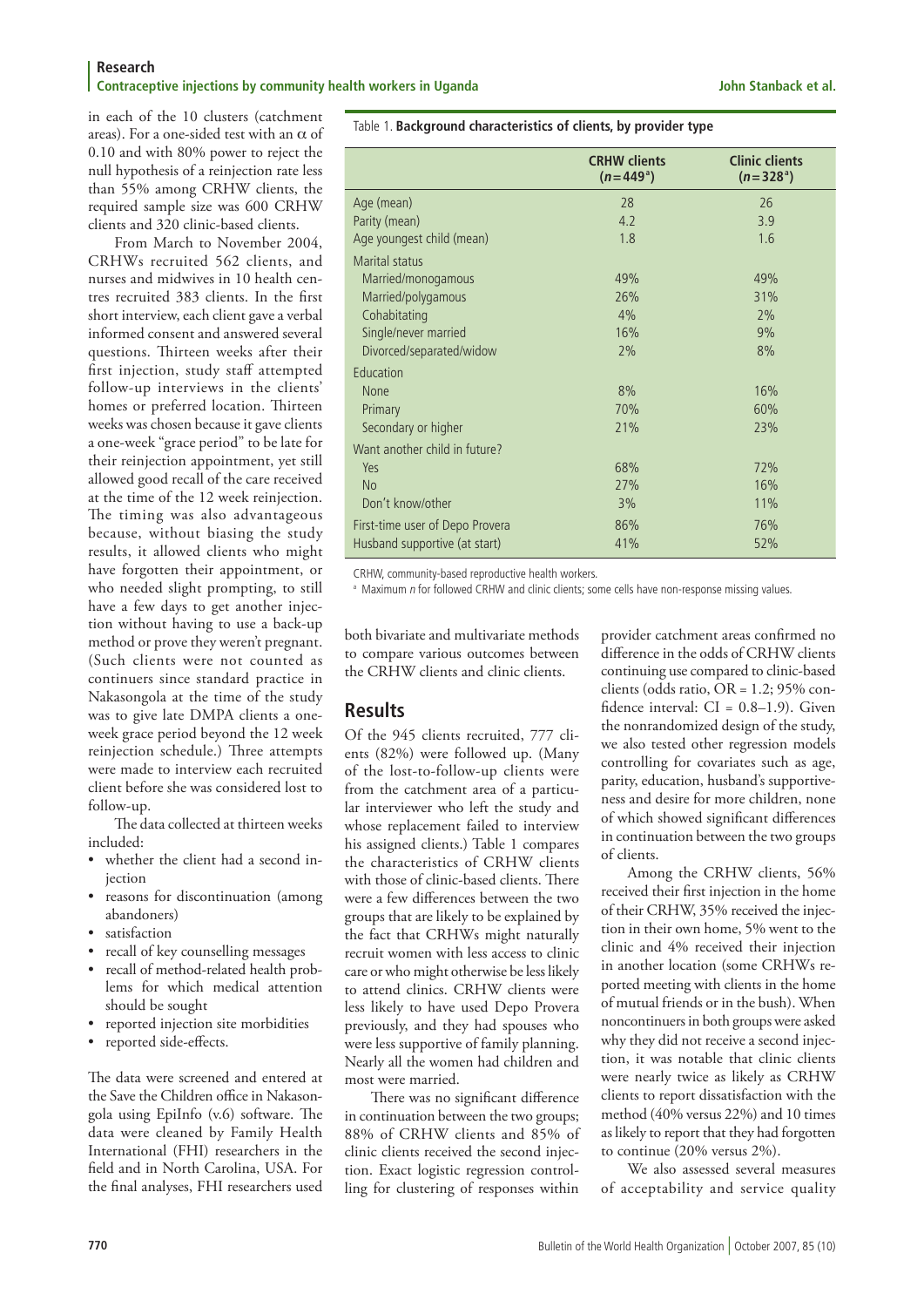(Table 2). There were no significant differences between the two groups in our measures of satisfaction or quality of care provided, but clinic-based clients were more likely to recall weight gain and spotting as side-effects and to recall being told about clinical family planning methods such as Norplant, IUD and female sterilization. CRHW clients, on the other hand, were more likely to recall headache as a side effect and being told about condom use for family planning. When asked about problems related to their injections, neither group of women reported any infections or abscesses. However, women in the CRHW group were more likely to report very painful injections or temporary numbness, though such reports were rare (< 1%) and became rarer over time as CRHW workers gained experience. Given Uganda's female HIV prevalence of 7.5%10 needle-stick injuries were a concern, but none were reported by CRHW workers queried at monthly supervision meetings.

Clients in both groups reported similarly low levels – generally less than 20% – of side-effects normally associated with DMPA use: irregular bleeding, heavy bleeding, spotting and amenorrhoea (Fig. 2). Well-informed clients should also know warning signs that require immediate medical intervention. As an indicator of quality counselling, Fig. 3 reports on client recall of these usually rare conditions. The only serious condition for which a significant difference was noted was pregnancy; significantly more CRHW clients knew this condition than did clinic-based clients.

### **Discussion**

It is ironic that, until now, provision of contraceptive injections by communitybased health workers has been unknown in sub-Saharan Africa where, arguably, the practice is most needed. The findings from this research reinforce experience from other regions suggesting that trained community health workers can safely provide contraceptive injections. Several findings stood out. CRHW clients were just as likely as clinic clients to receive their second injection, and they were just as satisfied with the care given and with their method. The quality of care they received appeared, in most respects, equivalent to that received by clients attending clinics.

|                                                                                      | CRHW %<br>$(n = 449)^{a}$ | Clinic %<br>$(n = 328)^{a}$ | P-value <sup>b</sup> |
|--------------------------------------------------------------------------------------|---------------------------|-----------------------------|----------------------|
| Client received 2nd injection                                                        | 88                        | 85                          | 0.38                 |
| Satisfied or highly satisfied with:<br>provider care<br>DMPA as contraceptive method | 95<br>93                  | 93<br>90                    | 0.27<br>0.15         |
| Standard quality indicators:<br>provider discussed side-effects                      | 85                        | 86                          | 0.49                 |
| client received written appointment slip                                             | 87                        | 91                          | 0.10                 |
| provider discussed STI/HIV/AIDS                                                      | 69                        | 71                          | 0.58                 |
| provider offered condoms                                                             | 36                        | 34                          | 0.64                 |
| provider explained that DMPA does not<br>protect against HIV                         | 80                        | 81                          | 0.75                 |
| Spontaneous recall of other methods<br>mentioned by family planning provider:        |                           |                             |                      |
| pills                                                                                | 86                        | 89                          | 0.21                 |
| Norplant                                                                             | 47                        | 65                          | < 0.01               |
| <b>IUD</b>                                                                           | 13                        | 17                          | 0.06                 |
| female sterilization                                                                 | 20                        | 32                          | < 0.01               |
| condoms                                                                              | 66                        | 59                          | 0.04                 |
| Spontaneous recall of common side-<br>effects:                                       |                           |                             |                      |
| irregular bleeding                                                                   | 55                        | 54                          | 0.74                 |
| heavy bleeding                                                                       | 49                        | 49                          | 0.97                 |
| spotting                                                                             | 25                        | 33                          | 0.03                 |
| amenorrhoea                                                                          | 15                        | 20                          | 0.08                 |
| headache                                                                             | 40                        | 32                          | 0.02                 |
| weight gain                                                                          | 26                        | 32                          | 0.04                 |
| Injection-related problems reported: <sup>c</sup>                                    |                           |                             |                      |
| infections/abscesses                                                                 | 0.0                       | 0.0                         |                      |
| very painful injection                                                               | 0.7                       | 0.0                         | 0.27                 |
| temporary numbness                                                                   | 0.7                       | 0.3                         | 0.64                 |

Table 2. **Continuation and client reports of care received**

CRHW, community-based reproductive health workers; IUV, intrauterine device.

<sup>a</sup> Maximum n for followed CRHW and clinic clients; some cells have non-response missing values.

**b** P-values based on Mantel-Haenszel chi-square test, unless otherwise noted.

c <sup>P</sup>-values based on Fisher's exact test.

This success does not mean that provision of injectables by both CRHWs and nurses could not be improved. For instance, clients of CRHWs reported slightly more injection site problems than clients of nurses, though that difference diminished over time. And the data suggest that both CRHWs and nurses could do a better job of counselling their clients. That only about half of the clients in either group could report bleeding irregularities as a common side effect of Depo Provera is lamentable.

Equally lamentable is the fact that women in rural Uganda (and elsewhere in Africa) have so few choices among effective contraceptive methods. For women in Nakasongola, sterilization and

implant services require long journeys, typically to Uganda's capital, Kampala. The IUD, which is highly effective, safe and inexpensive, is not provided due to providers' exaggerated fears about the method's risks. Oral contraceptives are widely available in Nakasongola but not very popular, in part because keeping pills in the home and taking them daily is a threat to their covert use, a practice many women in our sample found necessary. Thus, for many women in our rural study area, Depo Provera was the only realistic contraceptive option. Although the method is relatively costly to donors at about US\$ 1 per three-month dose and has other disadvantages, we do not advocate withholding it from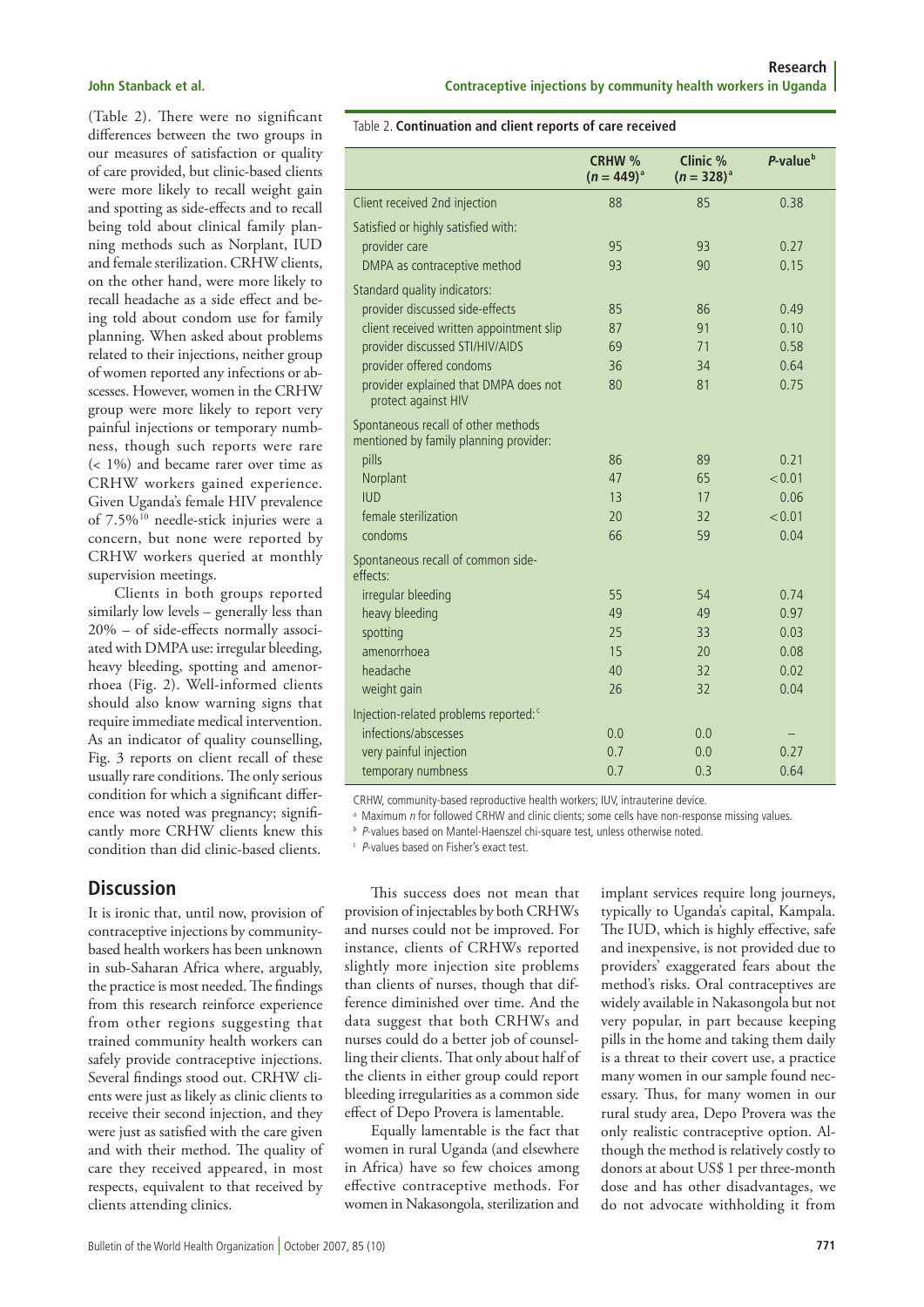#### **Research Contraceptive injections by community health workers in Uganda John Stanback et al. John Stanback et al.**

poor, rural women who want to delay or limit future childbearing. DMPA commonly has discontinuation rates higher than most other family planning methods. There has also been concern that use of DMPA may predispose women to HIV transmission. However, a recent National Institutes of Health (NIH) funded study concluded that use of DMPA and other hormonal methods does not appear to increase women's overall risk of infection with the AIDS virus.11 Expanding the use of injectables in this rural area will save lives, and given the fact that the ongoing CBD programme uses the same donated products used throughout Uganda, adding injectables to the method mix will probably increase the programme's cost-effectiveness by allowing existing workers to provide the contraceptive method favoured by local women.

This study was the first rigorous evaluation of provision of injectable contraception by paramedicals in Africa. As a result of this research, Save the Children/ USA was given permission by Uganda's Ministry of Health not only to continue CRHW provision of injectables in Nakasongola, but to expand the practice into new districts where poor access to clinical services limits family planning.

This practice should be scaled up in Africa and elsewhere. In doing so, programme managers should promote both quality and access through training, use of job-aids and solid logistical support systems. ■







#### Fig. 3. **Client knowledge: serious side-effects requiring medical care**

#### **Acknowledgements**

We are grateful for the contributions of Gerald Ssekito, Justine Kajura, Bonita Birungi, Catherine Kennedy, Sereen Thaddeus, Conrad Otterness, Melissa Hays and Barbara Janowitz. This research was funded by the US Agency for International Development.

**Competing interests:** None declared.

#### **Résumé**

#### **Injections contraceptives par des agents de santé communautaires en Ouganda : essai en communauté non randomisé**

**Objectif** Comparer l'innocuité et la qualité d'injections contraceptives effectuées par des agents de santé communautaires avec celles d'injections réalisées par du personnel infirmier en milieu clinique dans des zones rurales africaines.

**Méthodes** Dans le cadre d'un essai en communauté non randomisé, on a étudié la délivrance de Depo Provera injectable (DMPA) par des agents communautaires formés à la santé génésique et on l'a comparée avec la délivrance habituelle de ce contraceptif dans les établissements sanitaires de district de Nakasongola en Ouganda. Les principales mesures de performance étaient l'innocuité, l'acceptabilité et le taux de continuation de la contraception.

**Résultats** Des agents de santé communautaires, ainsi que du personnel infirmier et des sages-femmes exerçant en milieu clinique, ont recruté au total 945 nouvelles utilisatrices de DMPA. Les chercheurs ont réussi à suivre 777 (soit 82 %) d'entre elles, dont 449 clientes d'agents de santé communautaires et 328 clientes d'établissements cliniques. 95 % des clientes d'agents communautaires se sont déclarées « satisfaites » ou « très satisfaites » de la prestation et 85 % ont signalé avoir reçu des informations sur les effets secondaires. Aucun problème grave lié au site d'injection n'est apparu dans aucun des groupes. De même, aucune différence notable en termes de continuation avec la deuxième injection (88 % chez les clientes des agents de santé communautaires et 85 % chez les clientes d'établissements cliniques), ou d'innocuité, d'acceptabilité et de qualité, n'a été relevée.

**Conclusion** La délivrance dans le cadre communautaire (CBD) de contraceptifs injectables est maintenant courante dans certains pays d'Asie et d'Amérique latine, mais pratiquement inconue en Afrique, où cette pratique est peut être la plus nécessaire. La présente étude confirme l'expérience acquise dans d'autres régions, qui laisse à penser que des agents de santé communautaires convenablement formés peuvent pratiquer sans risque des injections contraceptives.